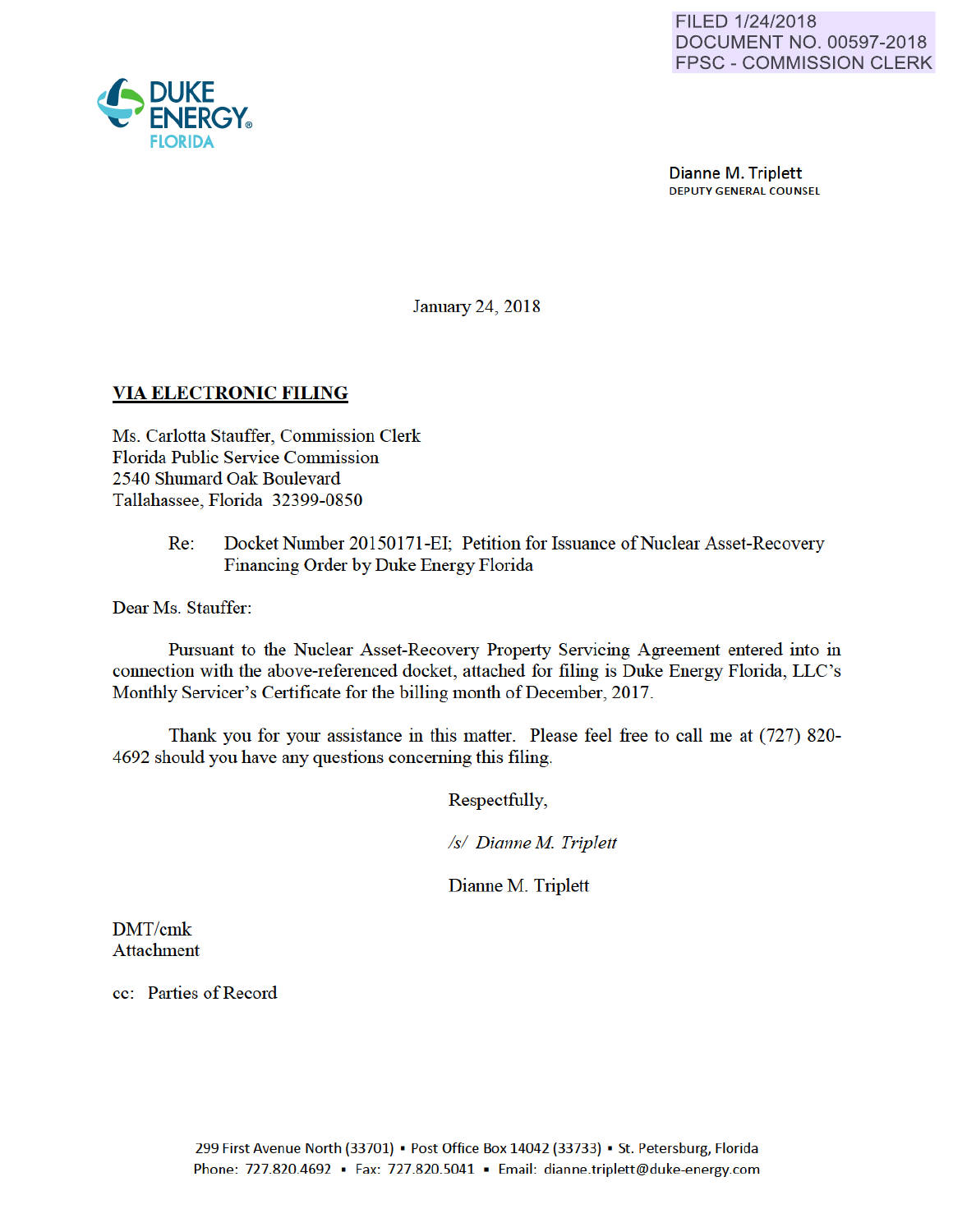## **MONTHLY SERVICER'S CERTIFICATE**

DUKE ENERGY FLORIDA PROJECT FINANCE, LLC

\$1,294,290,000 Series A Senior Secured Nuclear Asset-Recovery Bonds

Pursuant to SECTION 3.01(b) of the Nuclear Asset-Recovery Property Servicing Agreement dated as of June 22, 2016 by and between Duke Energy Florida, Inc., as Servicer, and Duke Energy Florida Project Finance, LLC, as Issuer (the "Servicing Agreement"), the Servicer does hereby certify as follows:

Capitalized terms used but not defined in this Monthly Servicer's Certificate have their respective meanings as set forth in the Servicing Agreement. References herein to certain sections and subsections are references to the respective sections or subsections of the Servicing Agreement,

## Current BILLING MONTH: December 2017

| Current BILLING MONTH: 11/29/2017 - 12/28/2017                 |       |             |       |  |
|----------------------------------------------------------------|-------|-------------|-------|--|
| Standard Billing for prior BILLING MONTH: November 2017        |       |             |       |  |
| <b>Residential Total Billed</b>                                | Ś.    | 195,542,284 |       |  |
| Residential NUCLEAR ASSET-RECOVERY CHARGE ("NARC") Billed      |       | 3,550,385   | 1.82% |  |
| General Service Non-Demand Total Billed                        |       | 21,143,796  |       |  |
| General Service Non-Demand NARC Billed                         |       | 315,053     | 1.49% |  |
| General Service Billed                                         |       | 1,285,501   |       |  |
| <b>General Service NARC Billed</b>                             |       | 19,787      | 1.54% |  |
| General Service Demand Total Billed                            |       | 105,103,354 |       |  |
| General Service Demand NARC Billed                             |       | 1,955,957   | 1.86% |  |
| Curtailable Total Billed                                       |       | 1.059.759   |       |  |
| Curtailable NARC Billed                                        |       | 15,780      | 1.49% |  |
| Interruptible Total Billed                                     |       | 9,434,362   |       |  |
| Interruptible NARC Billed                                      |       | 205,192     | 2.17% |  |
| Lighting Total Billed                                          |       | 27,173,306  |       |  |
| Lighting NARC Billed                                           |       | 11,977      | 0.04% |  |
| YTD Net Write-offs as a % of Total Billed Revenue (see Note 1) |       |             |       |  |
| Non-Residential Class Customer Write-offs                      |       |             |       |  |
| Residential Class Customer Write-offs                          |       |             |       |  |
| Total Write-offs                                               | 0.18% |             |       |  |
| Aggregate NARC Collections (see Note 2)                        |       |             |       |  |
| <b>Total NARC Remitted for Current BILLING MONTH</b>           |       |             |       |  |
| Residential NARC Collected                                     | s     | 3,333,574   |       |  |

| Residential NARC Collected                       |   | 3,333,574 |
|--------------------------------------------------|---|-----------|
| General Service Non-Demand NARC Collected        |   | 296.001   |
| General Service NARC Collected                   |   | 18,821    |
| General Service Demand NARC Collected            |   | 1,836,460 |
| Curtailable NARC Collected                       |   | 14,258    |
| Interruptible NARC Collected                     |   | 192,771   |
| Lighting NARC Collected                          |   | 11,407    |
| Sub-Total of NARC Collected                      | Ŝ | 5,703,292 |
| <b>Total Current NARC Collected and Remitted</b> | s | 5.703.292 |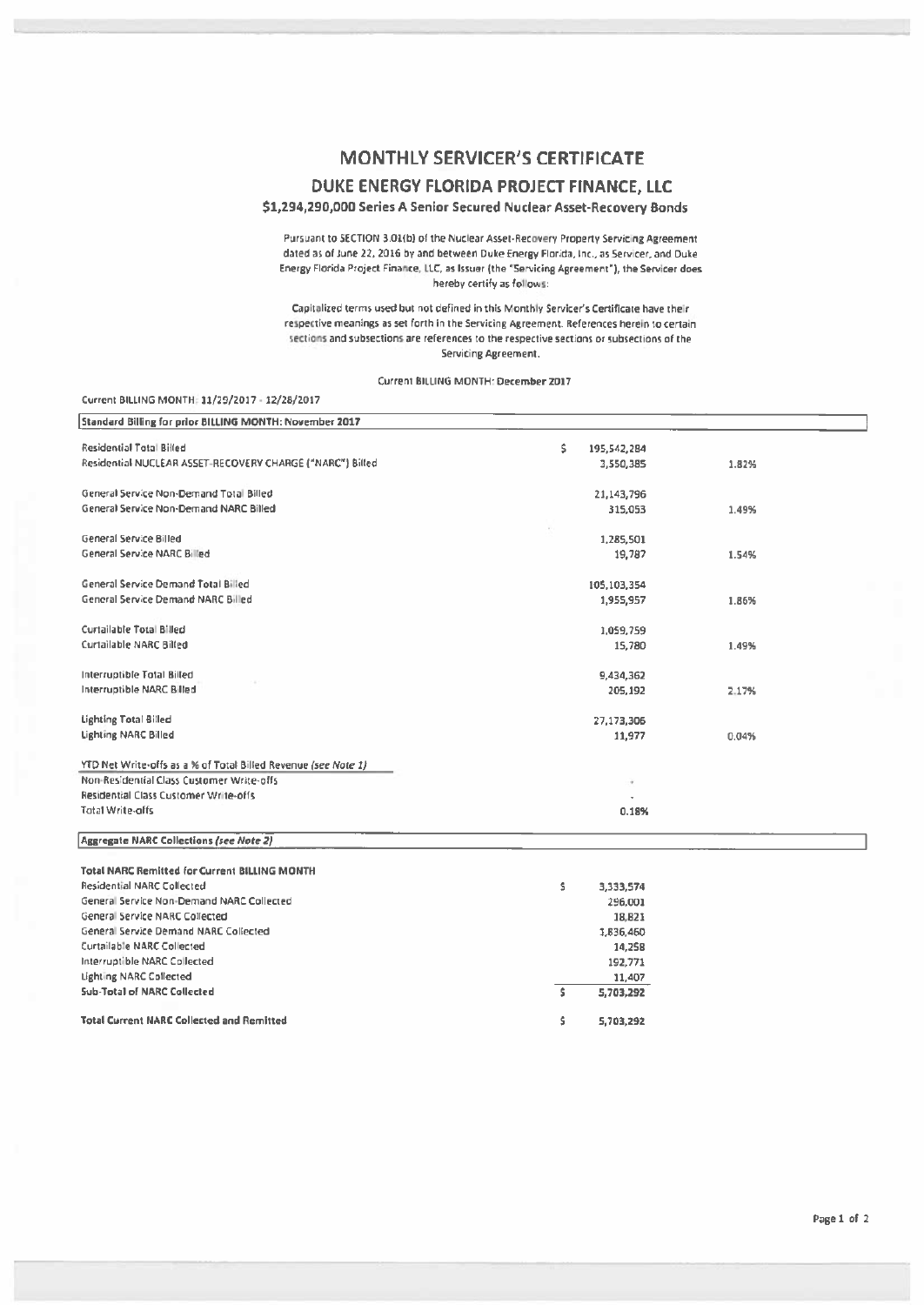Aggregate NARC Remittances lor September 2017 BilliNG MONTH Aggregate NARC Remittances for October 2017 BILLING MONTH Aeeregate NARC Remittances lor November 2017 BilliNG MONTH Aggregate NARC Remittances for December 2017 BILLING MONTH Aggregate NARC Remittances for January 2018 BILLING MONTH Aggregate NARC Remittances for February 2018 BILLING MONTH Total NARC Remittances

Current BILLING MONTH: 11/29/2017 • 12/28/2017

Executed as of this 24th day of January 2018.

9,860,111 \$ 7,861,175 6,678,907 5,703,292 N/A N/A 30,103,484 s

DUKE ENERGY FLORIDA, LLC,

as Servicer Bv

David Doss Director, Electric Utilities and Infrastructure

\*\*Nate 1: NARC Write-off not applied to individual customer classes. \*\*Note 2: NARC collections ollocated based on prior month billings. CC: OUK£ ENERGY fLORIDA PROJECT FINANCE, LLC